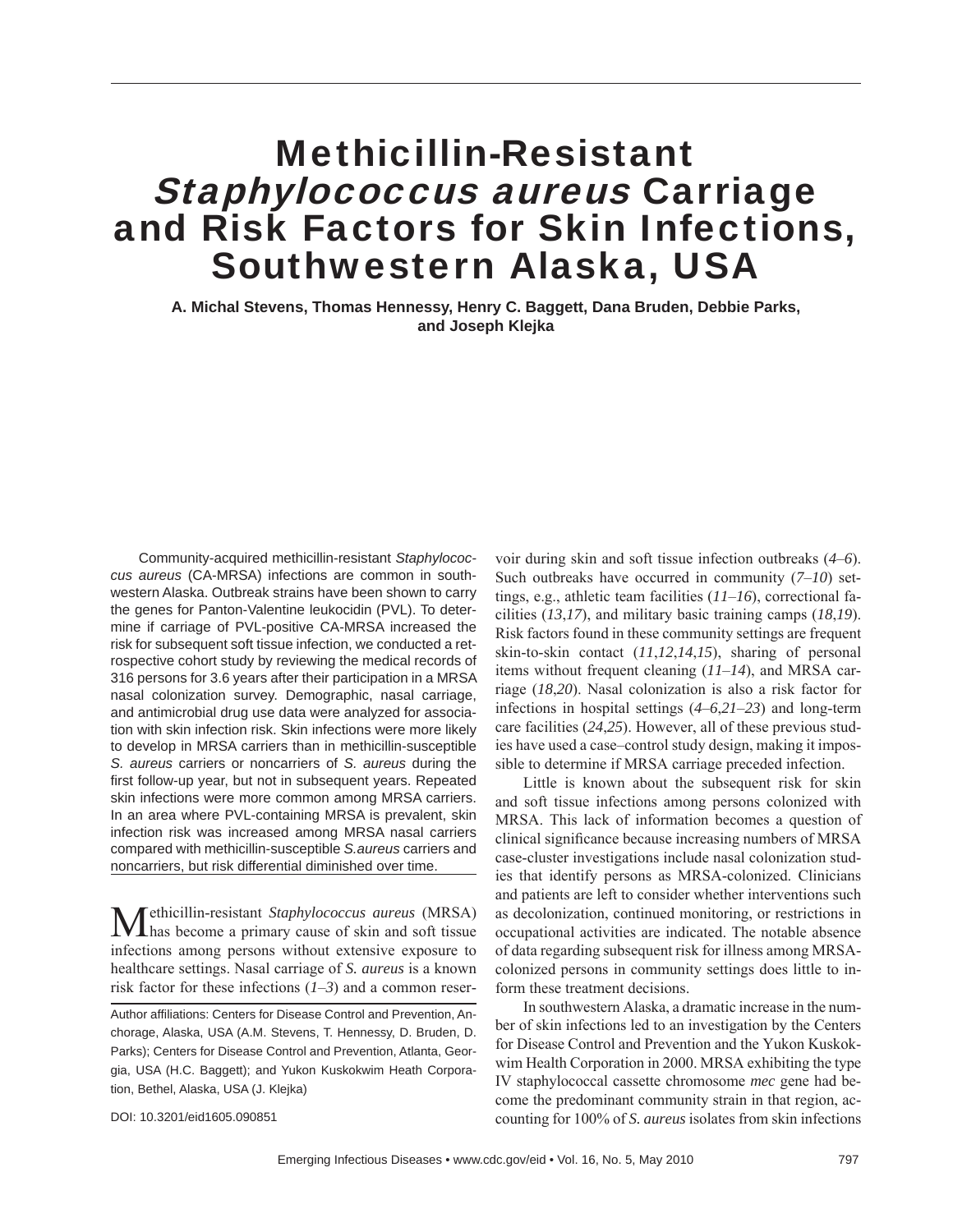# RESEARCH

(*7*,*8*). Also, the USA400 strain is the predominant strain of CA-MRSA in this area, whereas USA300 is the predominant strain in most other areas of the United States (*8*). In that initial investigation, we conducted a case–control study in 1 village in Alaska to assess risk factors for MRSA skin infections and evaluated nasal carriage among case–control participants and their household members (*1*). The present study is a follow-up assessment of participants in the prior nasal colonization survey. Our goal was to assess the risk for subsequent skin infections among persons whose nares cultures were colonized with MRSA (carriers) compared with those colonized with methicillin-susceptible *S. aureus* (MSSA), or those whose nares cultures were negative for *S. aureus* (non–*S. aureus* carriers).

### **Methods**

This retrospective cohort study included persons who had been enrolled in a case–control study conducted in September 2000, which included anterior nares swab cultures for *S. aureus* obtained by using standard methods (*1*). The 316 study participants included 32 persons with a history of a culture-confirmed *S. aureus* skin infection (furunculosis or cellulitis) in the data collection period, 90 persons with no skin infection history in the year before the case– control study, and 194 household members of case- and control-patients. All persons were residents of 1 southwest Alaska village (population 713, accessible only by river or airplane) (*26*). Healthcare is provided by 1 integrated system, which includes a primary care clinic in the village and 1 regional hospital. The study was approved by the Institutional Review Board of the Centers for Disease Control and Prevention, area review boards in Alaska, and the local tribal health authority. A waiver of informed consent was obtained that enabled use of data from existing sources after delinking from individual identifiers.

### **Data Collection**

We reviewed the medical records of all 316 persons to determine the total clinic or hospital visits by patients with skin infections or those for which an antimicrobial drug was prescribed during September 20, 2000–May 2, 2004 (3.6 years). Each participant's age, sex, *S. aureus* carriage status at the beginning of the study, and whether he or she lived with a MRSA carrier were recorded. We defined an antimicrobial drug course as a prescription for any oral or parenteral antimicrobial agent. Prescriptions involving simultaneous administration of >1 antimicrobial drug were counted as 1 course, as were changes in antimicrobial treatments for the same illness course that may have resulted from a participant's inadequate response to empiric therapy. For continuous prophylactic antimicrobial drugs, each month was counted as 1 course of treatment. Topical antimicrobial drugs were not counted.

Skin infections were defined as furuncles/abscesses, cellulitis, folliculitis, or deep wound infections as documented by the clinical provider. For each patient, we recorded visit date, diagnosis, anatomic site of infection, pathogen (if available), and consequent antimicrobial drug therapy. Visits for impetigo, scabies, and dermatitis were not included in the analysis. We considered skin infections to be distinct episodes if they occurred in the same anatomic site >6 months apart, and in different anatomic sites if they occurred  $>2$  months apart. Only the first visit for treatment of a skin infection episode was recorded if there were multiple visits for the same episode. Nasal colonization was assessed only at the onset of the study. Isolates from skin infections of study participants were not available for comparison with nasal colonization specimens.

## **Statistical Analysis**

Univariate analyses were performed to compare demographic and clinical characteristics among 3 carriage groups (MRSA, MSSA, and non–*S. aureus* infections). Demographic characteristics included age, sex, and *S. aureus* colonization status of household members. Clinical characteristics included the type and anatomic site of the skin infection, identified pathogens, and current history of antimicrobial drug treatment. Analyses were performed by using SAS version 8 software (SAS Institute, Inc., Cary, NC, USA). Univariate comparisons of categorical and continuous variables were conducted by using the  $\chi^2$  and Kruskal-Wallis tests, respectively. We assessed confounding of demographic characteristics through use of the Cochran-Mantel-Haenszel test. The Kaplan-Meier method was used to determine risk for first skin infection over time for each of the 3 groups. The log-rank statistic was used to compare survival (time without a skin infection) between carriage groups. Persons were censored at the time of death  $(n = 5)$ or at the time of last contact with the healthcare system for those who were known to have moved from the village (n = 3). We assessed confounding of other variables with a stratified nonparametric survival test (27).

## **Results**

#### **Study Population**

Of the 316 participants, 41 (13%) were colonized with MRSA at the beginning of the study period (September 20, 2000); 85 (26.9%) were colonized with MSSA, and 190 (60.1%) were not colonized with *S. aureus*. Nasal carriage findings are described in more detail in a report of the prior case–control study (*1*). For the purposes of this study, 10 (24.4%) of those colonized with MRSA had been included as case-patients with a history of skin infections in the prior case–control study, 3 (7.3%) were control-patients with no history of skin infections in the previous year, and 28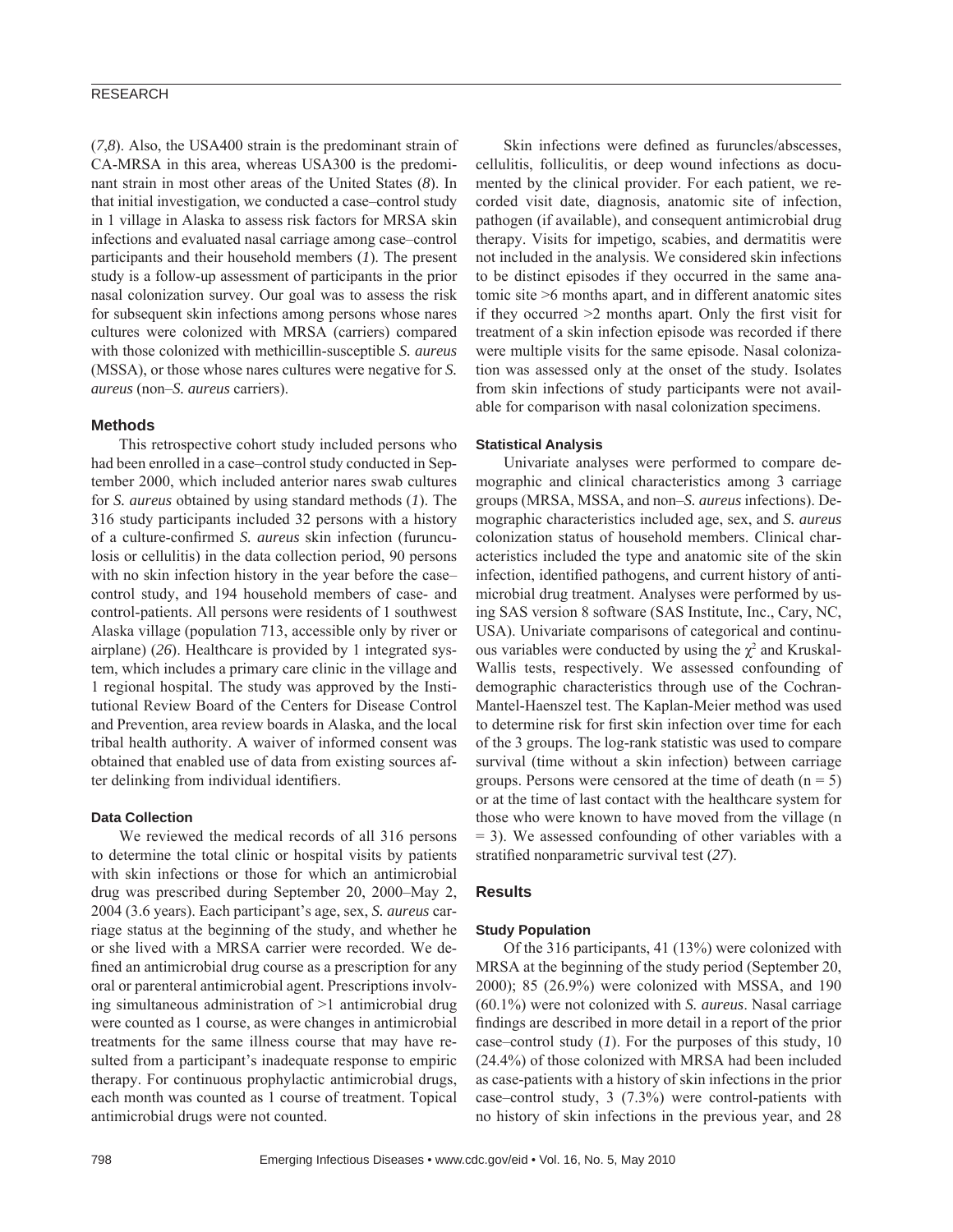(68.3%) were household members of case- or control-patients whose skin infection history before the study period was not obtained. Of those colonized with MSSA, 2 participants were case-patients, 28 were control-patients, and 55 were household members. Of the noncarriers, 20 were casepatients, 59 were control-patients, and 111 were household member participants. MRSA carriers were more likely to have a household member who was also a MRSA carrier (78%) compared with MSSA carriers (29%) and non–*S. aureus* carriers (17%) (p<0.0001). *S. aureus* carriers were, on average, younger (median 14 years) than non–*S. aureus* carriers (median 22 years,  $p = 0.02$ ) (Table 1). However, MRSA carriers (median 13 years) and MSSA carriers (median 16 years) were of similar ages ( $p = 0.46$ ).

## **Risk for Skin Infection**

During the first year after the carriage study,  $\geq 1$  skin infections developed in 107 (33.9%) participants. Skin infections were more likely to develop in MRSA carriers (23/41 [56.1%]) compared with MSSA carriers (27/85 [31.8%], relative risk [RR] 1.76) and non–*S. aureus* carriers  $(57/190)$  [30.0%], RR 1.87, p = 0.005). For persons who did not have a skin infection diagnosed in the first year, the risk for developing a skin infection in the 2 to 3.6-year period did not differ significantly by carrier status:  $5/18$  (27.8%) of MRSA carriers, 20/58 (34.5%) of MSSA carriers, and 59/133 (44.4%) of noncarriers ( $p = 0.23$ ). Over the entire 3.6-year follow-up period,  $\geq 1$  skin infections developed in a higher proportion of MRSA carriers (28/41 [68.3%]) than in MSSA carriers (47/85 [55.3%]) and non–*S. aureus* carriers (116/190 [61.1%]), but these differences were not statistically significant ( $p = 0.36$ ). Rates for skin infections for the first 3 years of follow-up are shown in Table 2.

The median age of persons in which skin infections developed in the first year was 17 years and was similar for each carriage group ( $p = 0.50$ ). Among persons in which skin infections developed during the full study period, the median age was similar for MRSA carriers (median 16.5

years) and MSSA carriers (median 14 years,  $p = 0.7$ ), but was higher for non–*S. aureus* carriers (median 22 years, p  $= 0.06$  vs. MRSA carriers).

The number of skin infections in the first year was higher for MRSA carriers (mean 0.7) than for either MSSA carriers (mean 0.4) or non–*S. aureus* carriers (mean 0.4, Table 2). For the entire follow-up period, MRSA carriers had a mean of 1.9 skin infections per person, which exceeded that of MSSA carriers (mean 1.2,  $p = 0.04$ ) and the non–*S. aureus* carriers (mean 1.1,  $p = 0.02$ ). No difference was detected in the numbers of skin infections by sex and carriage group in either analysis of the first year  $(p>0.3)$  or the full study period  $(p>0.9)$ .

Among MRSA-colonized persons, skin infection risk did not differ by the colonization status of household members (p>0.22). However, among non–MRSA-colonized persons, skin infection risk in the first year was higher for those with a MRSA–colonized household member (23/57 [40%]) compared with those without a MRSA-colonized household member (61/208 [24%], RR 1.4, 95% confidence interval [CI]  $1.0-2.1$ ,  $p = 0.007$ ); this difference did not persist when considering the entire follow-up period (p = 0.4). After adjusting for household member MRSA colonization, the RR for developing a skin infection in the first year was 1.6 (95% CI 1.1–2.4) when comparing MRSA carriers versus non–*S. aureus* carriers.

By using survival analysis, we found that after 1 year MRSA carriers were more likely than non–*S. aureus* carriers to have had a skin infection (RR 1.9, 95% CI 1.3–2.6,  $p = 0.001$ ; Table 2). After 1 year, no difference was detected in the occurrence of a first skin infection between MSSA carriers and non–*S. aureus* carriers (p = 0.69). After 2 years, an increased risk remained between MRSA and non–*S. aureus* carriers (p = 0.02), but after 3 years this difference was no longer significant (Table 2). We stratified by gender, age, and household member colonization status; the results remained unchanged. The estimated length of time for 50% of the MRSA carriage group to have devel-

| Table 1. Characterization of study participants by Staphylococcus aureus carriage group, Alaska, 2000* |                |                       |                     |                  |          |  |  |  |
|--------------------------------------------------------------------------------------------------------|----------------|-----------------------|---------------------|------------------|----------|--|--|--|
|                                                                                                        | MRSA carriers. | <b>MSSA</b> carriers. | Non-S. aureus       |                  |          |  |  |  |
| Characteristic                                                                                         | $n = 41$       | $n = 85$              | carriers, $n = 190$ | Total, $n = 316$ | p valuet |  |  |  |
| Male sex                                                                                               | 23(56.1)       | 40 (47.1)             | 94 (49.5)           | 157 (49.7)       | 0.6      |  |  |  |
| Median age, y (range)                                                                                  | $13(0 - 77)$   | $16(1 - 73)$          | $22(0-85)$          | $18(0 - 85)$     |          |  |  |  |
| Age group, y                                                                                           |                |                       |                     |                  |          |  |  |  |
| $<$ 5                                                                                                  | 10(24.4)       | 17(20.0)              | 29 (15.3)           | 56 (17.7)        | 0.0456   |  |  |  |
| $5 - 19$                                                                                               | 15(36.6)       | 35(41.2)              | 57 (30.0)           | 107 (33.9)       |          |  |  |  |
| $20 - 39$                                                                                              | 9(22.0)        | 20(23.5)              | 60 (31.6)           | 89 (28.2)        |          |  |  |  |
| $40 - 64$                                                                                              | 6(14.6)        | 9(10.6)               | 32(16.8)            | 47 (14.9)        |          |  |  |  |
| >64                                                                                                    | 1(2.4)         | 4(4.7)                | 12(6.3)             | 17(5.4)          |          |  |  |  |
| Household member nasal carriage status                                                                 |                |                       |                     |                  |          |  |  |  |
| $>1$ MRSA+                                                                                             | 32(78.0)       | 25(29.4)              | 32(16.8)            | 89 (28.2)        | < 0.0001 |  |  |  |

\*Values are no. (%) except as indicated. MRSA, methicillin-resistant *S. aureus*; MSSA, methicillin-susceptible *S. aureus*.  $\uparrow \chi^2$  tests were used to detect differences in carriage groups by sex and household member status; nonparametric 1-way analysis of variance software

(SAS Institute, Cary, NC, USA) was used to detect differences in carriage groups by age.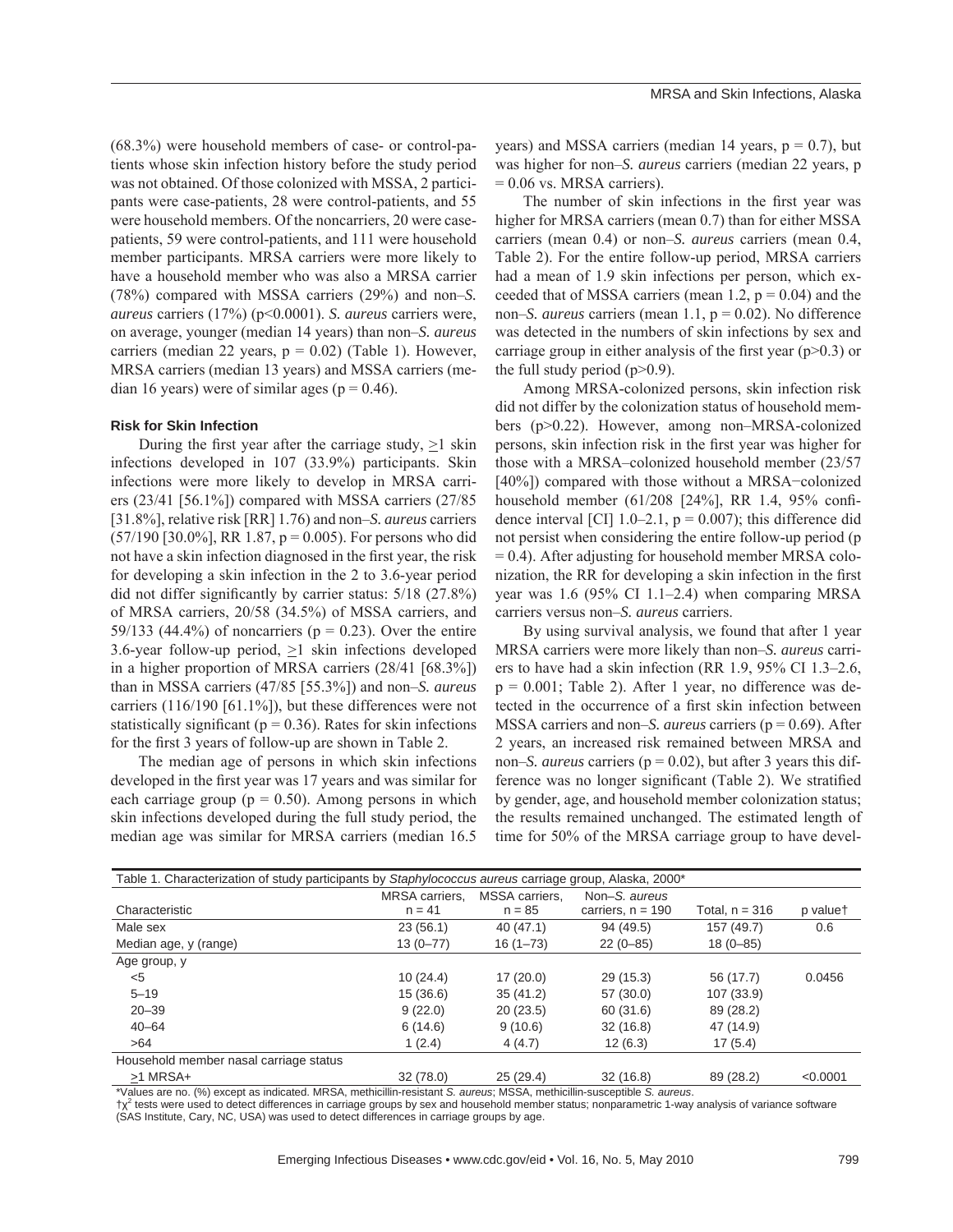# RESEARCH

|                                      |                            |                            |                                      | p value                   |                           |
|--------------------------------------|----------------------------|----------------------------|--------------------------------------|---------------------------|---------------------------|
| Skin infection outcome               | MRSA carriers.<br>$n = 41$ | MSSA carriers,<br>$n = 85$ | Non-S. aureus<br>carriers, $n = 190$ | MRSA vs.<br>non-S, aureus | MSSA vs.<br>non-S, aureus |
| Skin infection rate, %               |                            |                            |                                      |                           |                           |
| Year 1                               | 56                         | 32                         | 30                                   | 0.001                     | 0.77                      |
| Year 2                               | 37                         | 26                         | 30                                   | 0.42                      | 0.50                      |
| Year <sub>3</sub>                    | 32                         | 21                         | 21                                   | 0.15                      | 0.98                      |
| Cumulative % with >1 skin infection† |                            |                            |                                      |                           |                           |
| Year 1                               | 56                         | 32                         | 30                                   | 0.001                     | 0.69                      |
| Year 2                               | 61                         | 41                         | 48                                   | 0.02                      | 0.48                      |
| Year <sub>3</sub>                    | 66                         | 52                         | 58                                   | 0.07                      | 0.50                      |
| 1st year of follow-up                |                            |                            |                                      |                           |                           |
| Mean no. skin infections‡            | 0.7                        | 0.4                        | 0.4                                  | 0.001                     | 0.73                      |
| No. $(\%)$ with $>2$ infections.     | 6(15)                      | 7(8)                       | 13(7)                                | 0.10                      | 0.68                      |
| Entire follow-up period, 3.6 y       |                            |                            |                                      |                           |                           |
| Mean no. skin infections‡            | 1.9                        | 1.2                        | 1.1                                  | 0.03                      | 0.60                      |
| No. $(%)$ with $>3$ infections §     | 13(32)                     | 13(15)                     | 24(13)                               | 0.02                      | 0.72                      |

Table 2. *Staphylococcus aureus* skin infections among study participants, by year, Alaska, 2000–2004\*

\*MRSA, methicillin-resistant *Staphylococcus aureus*; MSSA, methicillin-susceptible *S. aureus*. Skin infection rate per 100 persons in each of the 3 years; 2-sample Poisson test was used to compare skin infection rates.

†Comparisons made by use of Log-Rank statistic in Kaplan-Meier estimation of survival curve.

‡Comparisons made by use of Kruskal-Wallis statistic.

§Chi-square test used for calculation of p value.

oped a skin infection was 289 days (0.8 years), 1,049 days (2.9 years) for MSSA carriers, and 804 days (2.2 years) for non–*S. aureus* carriers (Figure).

# MSSA carriers and 30/190 (16%) of non–*S. aureus* carriers ( $p = 0.05$  for MRSA vs. MSSA carriers,  $p = 0.004$  for MRSA vs. non–*S. aureus* carriers, and p = 0.72 for MSSA vs. non–*S. aureus* carriers).

## **Skin Infection Characterization**

A total of 391 skin infections occurred during the 3.6-year follow-up. Of these, 246 (62.9%) presented as a single furuncle; 85 (21.7%) were multiple furuncles; 50  $(12.8\%)$  had evidence of cellulitis; 4  $(1.0\%)$  were diagnosed as folliculitis; and 6 (1.5%) were deep abscesses. One hundred thirteen (45.9%) single boils occurred in the buttocks/low back/thigh area; 35 (41.2%) multiple boil infections occurred on the buttocks/low back/thigh area. Thirty-three (66.0%) of the cellulitis infections occurred on the extremities.

For all skin infections on which antimicrobial drug data were available, 264 of 382 (69.1%) patients were prescribed antimicrobial drugs. We found no difference in the mean number of antimicrobial drug treatment prescribed over the study period to *S. aureus* carriers compared with non–*S. aureus* carriers (12.0 vs. 10.4, respectively; p = 0.12) or for MRSA carriers (mean 13.6) as compared with MSSA carriers (mean  $11.3$ ,  $p = 0.17$ ).

During the entire course of follow-up, 79/383 (21%) of infections (7 with an unknown culture status) were cultured. The proportion of skin infections cultured was similar for MRSA carriers (22%), MSSA carriers (22%), and non–*S. aureus* carriers (20%). In the 3.6 year follow-up period, 70 (89%) skin infections cultured were MRSA, 6 (8%) were MSSA, and 3 (4%) were other pathogens. Over the entire study period, 12/41 (29%) of MRSA carriers had a MRSA confirmed skin infection, compared with  $12/85$  (14%) of

### **Discussion**

In this study of a rural village in southwestern Alaska where MRSA was responsible for 86% of skin infections, we recruited a cohort of participants from a community setting to determine risk factors for the development of skin infections. We found nasal MRSA carriage to be a significant risk factor for skin infections in the first year when compared with MSSA and non–*S. aureus* carriers. More skin infection episodes also developed in these MRSA carriers than other carriage groups in the first year and entire 3.6-year follow-up period. We note that the risk for skin infections among MRSA carriers decreased with time but not for MSSA or non–*S. aureus* carriers; rates did not differ significantly between the 3 groups by the end of the study period. MRSA was the cause of 90% of skin infections in the follow-up period, with a similar proportion of cultures obtained among the carriage groups. Notably, skin infection took longer to develop in MSSA carriers, which may suggest that MSSA carriage provides some protection against MRSA infection. The strengths of this study are the long follow-up period, the single healthcare system that enabled capture of all clinic and hospital visits, and the location (an isolated community, which had recently experienced an outbreak of MRSA skin infections).

Having a household member who was a MRSA carrier was associated with an increased risk for skin infection in the first follow-up year for MSSA carriers and non–*S*.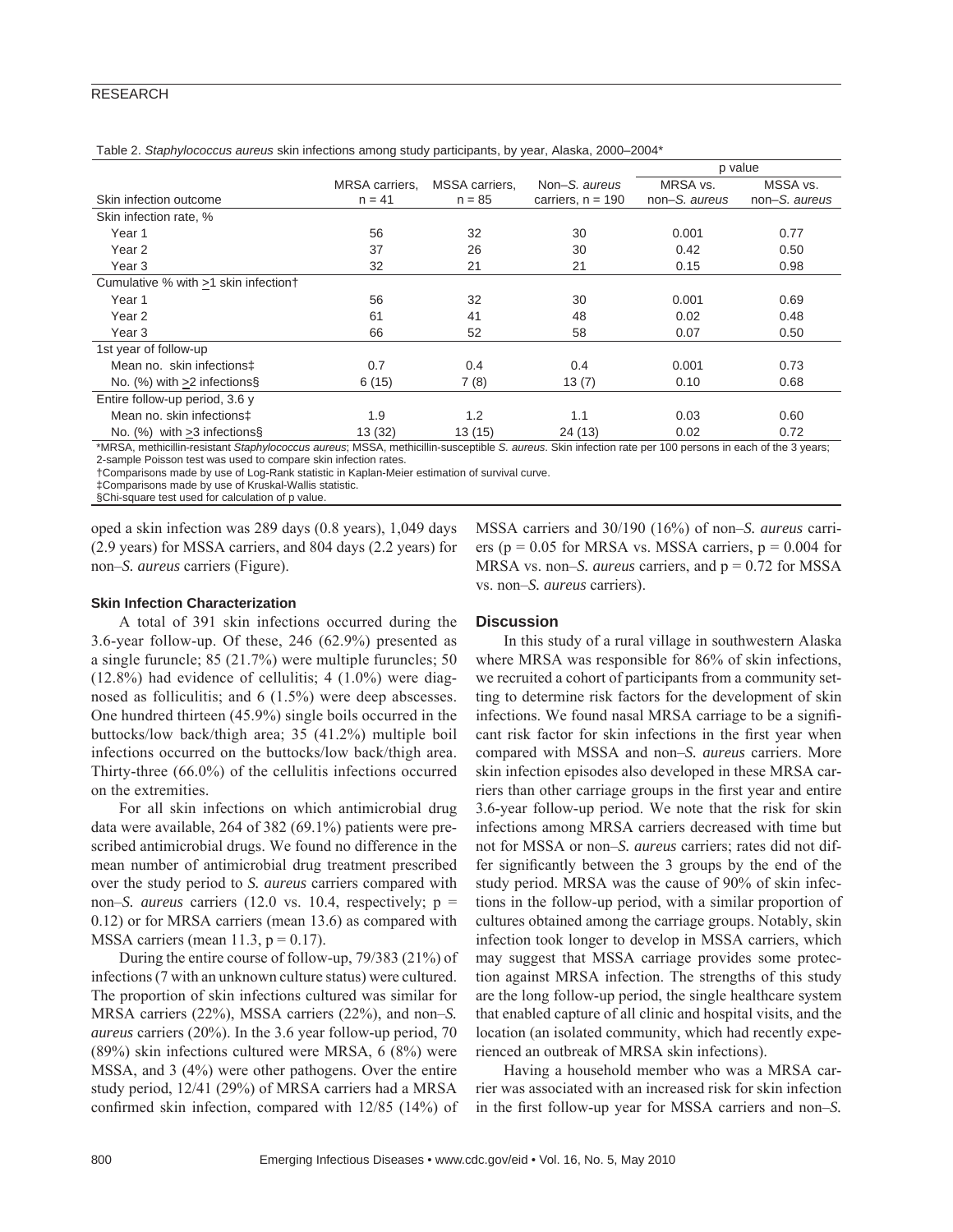

Figure. Kaplan-Meier survival curve of time until first skin infection among methicillin-resistant *Staphylococcus aureus* (MRSA), methicillin-susceptible *S. aureus* (MSSA), and non–*S. aureus*  carriers (NC). Black dots and associated text show the median time to first skin infection for each of the 3 groups.

*aureus* carriers but not for MRSA carriers. Studies by Boubaker et al. (*28*) and Osterlund et al. (*9*) have shown that household members of MRSA–colonized persons are at increased risk for becoming colonized. Our data support the hypothesis that transmission of MRSA from carriers to non-colonized household members is a risk factor for disease acquisition. Transmission of MRSA from household carriers during the follow-up period may also explain the continued risk for skin infections observed among MSSA and non–*S. aureus* carriers throughout the study. In contrast, the risk for skin infection among MRSA carriers was greatest in the first follow-up year but decreased thereafter, possibly indicating acquisition of immunity in this group. It is crucial to note that after the initial assessment the nasal carriage status of participants is unknown.

In the case–control study that preceded this investigation, antimicrobial drug use in the 12 months preceding the MRSA outbreak was associated with an increased risk for MRSA infection (*1*). However, in this study antimicrobial drug use did not differ among the 3 carriage groups and thus was not associated with subsequent risk for disease from MRSA. The small sample size of cultured skin infections and changes in clinical guidelines limit detection of any association. Antimicrobial drug use may still be a risk factor for MRSA infection in this community, although it was not demonstrated in this cohort. Alternatively, this finding may indicate a decreased role for antimicrobial drugs as a risk factor for MRSA infection once MRSA is established as a common colonizing organism in a community.

Our study population experienced a high incidence of skin infections compared with those in other published reports. In the first follow-up year, we found that 56% of MRSA carriers, 32% of MSSA carriers, and 30% of non–*S. aureus* carriers developed skin infections. A similar study by Muder et al. in a long-term care facility showed infection rates of 25%, 4%, and 4% for the same carriage groups, respectively, but patients were only followed while in the hospital and median duration of follow-up was <1 year for the carriage groups (*24*). Another prospective study of soldiers by Ellis et al. found that 38% of MRSA carriers, 3% of MSSA carriers, and 2% of non–*S. aureus* carriers developed subsequent skin infections (*18*). The higher incidence of skin infections may have been due, in part, to the absence of piped in-home water and wastewater service in this village. Lack of in-home running water has been associated with increased rates of skin and respiratory tract infections in rural Alaska, presumably due to decreased opportunities for hand and body hygiene. When household water must be carried into the home in buckets, residents may not wash their hands or bathe as often as they would if they had water available by turning a tap (*29*). The high skin infection rates could also be due to MRSA-colonized biofilms in saunas; 49% of saunas tested were positive for outbreak-strain MRSA. Sauna use >2 hours per week was reported by 68% of participants (*1*).

This study had several limitations. Persons with a history of frequent skin infections before the follow-up period may have been more likely to develop skin infections during the chart review period. However, we were not able to control for the potential confounder of past skin infections because of the limited dataset available on the cohort. Selective pressure for CA-MRSA carriage may have diminished during the follow-up period, because new antimicrobial drug treatment guidelines were implemented to reduce overtreatment with broad-spectrum antimicrobial drugs and first-generation cephalosporins as the outbreak progressed. Another limitation is that *S. aureus* nasal carriage status was assigned based on cultures performed at the beginning of the study period but colonization status was not assessed further; nasal carriage of *S. aureus* is known to be naturally transient in many carriers, or may also have been affected by use of antimicrobial drugs. Therefore, the effect of duration of carriage or crossover from 1 study group to another could not be determined. Study participants could have moved or been lost to follow-up, therefore these data represent minimal incidence estimates for the population. Another limitation is that behavioral data were not available for known risk factors for MRSA skin infections, such as sauna use or skin contact. MRSA carriage can occur in other body sites, such as the groin or axillae; our nasal carriage survey may have underestimated actual MRSA carriage.

Our study supports the hypothesis that nasal carriage of MRSA is a risk factor for skin infections, and that the risk may decrease over time relative to MSSA carriers and non–*S. aureus* carriers. We found that MRSA carriage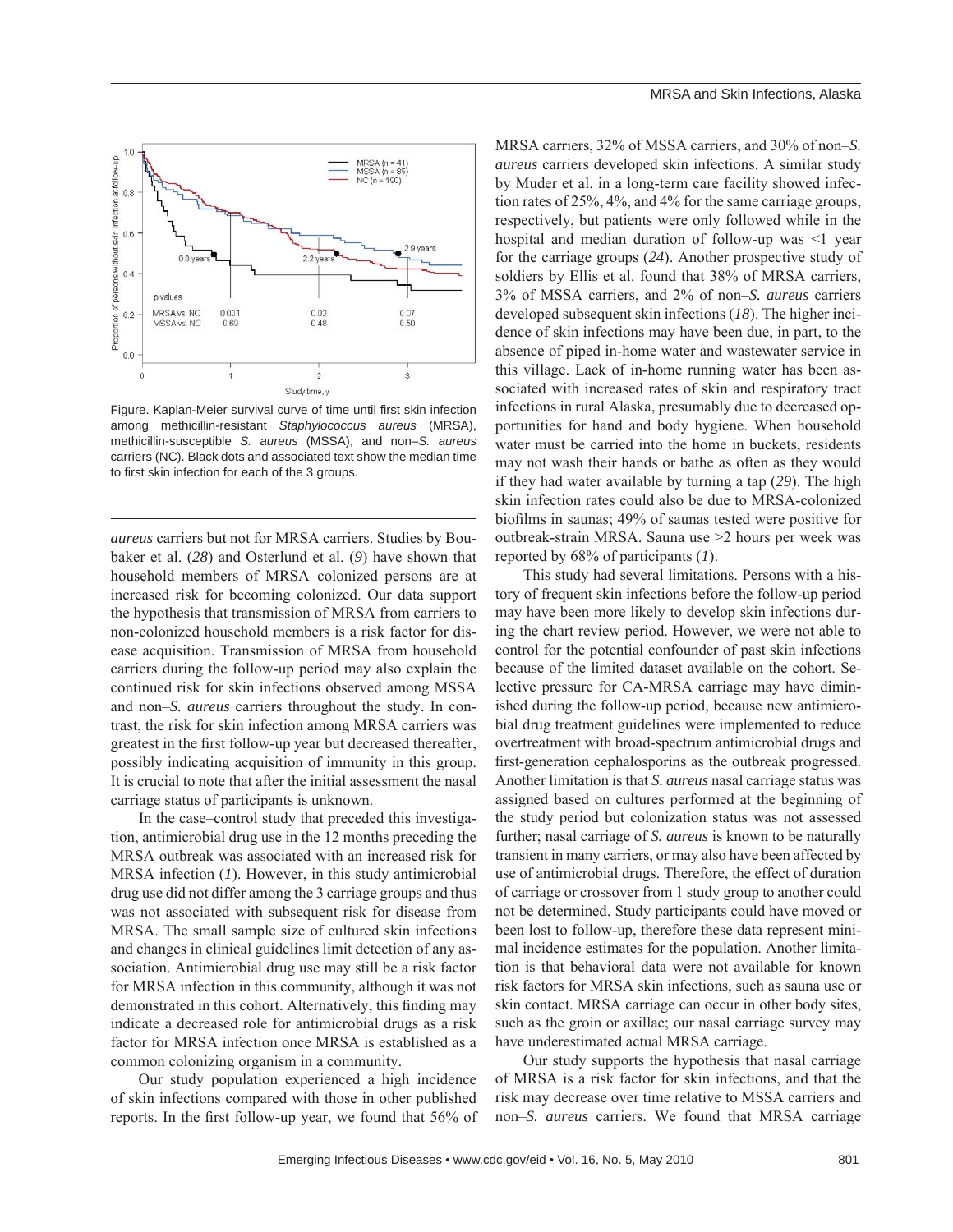# RESEARCH

among household members increased the risk for skin infection among non–MRSA carriers. This information may be useful for education of persons identified as MRSA carriers or with MRSA–colonized household members to reinforce the value of hand hygiene practices and other measures that have been recommended to prevent the spread of MRSA within households. Further study of MRSA transmission in community settings is needed along with interventions that are designed to minimize pathogen transmission to close contacts and household members.

Ms Stevens is a fourth-year medical student at the University of Washington School of Medicine in Seattle. Her research interests include infectious diseases in rural underserved and international populations.

### **References**

- 1. Baggett HC, Hennessy TW, Rudolph K, Bruden D, Reasonover A, Parkinson A, et al. Community-onset methicillin-resistant *Staphylococcus aureus* associated with antibiotic use and the cytotoxin Panton-Valentine leukocidin during a furunculosis outbreak in rural Alaska. J Infect Dis. 2004;189:1565–73. DOI: 10.1086/383247
- 2. Kluytmans J, van Belkum A, Verbrugh H. Nasal carriage of *Staphylococcus aureus*: epidemiology, underlying mechanisms, and associated risks. Clin Microbiol Rev. 1997;10:505–20.
- 3. Vandenbergh MF, Verbrugh HA. Carriage of *Staphylococcus aureus*: epidemiology and clinical relevance. J Lab Clin Med. 1999;133:525– 34. DOI: 10.1016/S0022-2143(99)90181-6
- 4. Wang JT, Chang SC, Ko WJ, Chang YY, Chen ML, Pan HJ, et al. A hospital-acquired outbreak of methicillin-resistant *Staphylococcus aureus* infection initiated by a surgeon carrier. J Hosp Infect. 2001;47:104–9. DOI: 10.1053/jhin.2000.0878
- 5. Nakashima AK, Allen JR, Martone WJ, Plikaytis BD, Stover B, Cook LN, et al. Epidemic bullous impetigo in a nursery due to a nasal carrier of *Staphylococcus aureus*: role of epidemiology and control measures. Infect Control. 1984;5:326–31.
- 6. Solberg CO. Spread of *Staphylococcus aureus* in hospitals: causes and prevention. Scand J Infect Dis. 2000;32:587–95. DOI: 10.1080/003655400459478
- 7. Baggett HC, Hennessy TW, Leman R, Hamlin C, Bruden D, Reasonover A, et al. An outbreak of community-onset methicillin-resistant *Staphylococcus aureus* skin infections in southwestern Alaska. Infect Control Hosp Epidemiol. 2003;24:397–402. DOI: 10.1086/502221
- 8. David MZ, Rudolph KM, Hennessy TW, Boyle-Vavra S, Daum RS. Molecular epidemiology of methicillin-resistant *Staphylococcus aureus*, rural southwestern Alaska. Emerg Infect Dis. 2008;14:1693–9. DOI: 10.3201/eid1411.080381
- 9. Osterlund A, Kahlmeter G, Beiber L, Runehagen A, Breider JM. Intrafamilial spread of highly virulent *Staphylococcus aureus* strains carrying the gene for Panton-Valentine leukocidin. Scand J Infect Dis. 2002;34:763–87. DOI: 10.1080/00365540260348554
- 10. Groom AV, Wolsey DH, Naimi TS, Smith K, Johnson S, Boxrud D, et al. Community-acquired methicillin-resistant *Staphylococcus aureus* in a rural American Indian community. JAMA. 2001;286:1201–5. DOI: 10.1001/jama.286.10.1201
- 11. Lindenmayer JM, Schoenfeld S, O'Grady R, Carney JK. Methicillin-resistant *Staphylococcus aureus* in a high school wrestling team and the surrounding community. Arch Intern Med. 1998;158:895–9. DOI: 10.1001/archinte.158.8.895
- 12. Centers for Disease Control and Prevention. Methicillin-resistant *Staphylococcus aureus* infections among competitive sports participants—Colorado, Indiana, Pennsylvania, and Los Angeles County, 2000–2003. MMWR Morb Mortal Wkly Rep. 2003;52:793–5.
- 13. Centers for Disease Control and Prevention. Public health dispatch: outbreaks of community-associated methicillin-resistant *Staphylococcus aureus* skin infections—Los Angeles County, California, 2002–2003. MMWR Morb Mortal Wkly Rep. 2003;52:88.
- 14. Cohen PR. Cutaneous community-acquired methicillin-resistant *Staphylococcus aureus* infection in participants of athletic activities. South Med J. 2005;98:596–602. DOI: 10.1097/01. SMJ.0000163302.72469.28
- 15. Begier EM, Frenette K, Barrett NL, Mshar P, Petit S, Boxrud DJ, et al. A high-morbidity outbreak of methicillin-resistant *Staphylococcus aureus* among players on a college football team, facilitated by cosmetic body shaving and turf burns. Clin Infect Dis. 2004;39:1446–53. DOI: 10.1086/425313
- 16. Muller-Premru M, Strommenger B, Alikadic N, Witte W, Friedrich AW, Seme K, et al. New strains of community-acquired methicillinresistant *Staphylococcus aureus* with Panton-Valentine leukocidin causing an outbreak of severe soft tissue infection in a football team. Eur J Clin Microbiol Infect Dis. 2005;24:848–50. DOI: 10.1007/ s10096-005-0048-0
- 17. Centers for Disease Control and Prevention. Methicillin-resistant *Staphylococcus aureus* infections in correctional facilities—Georgia, California, and Texas, 2001–2003. MMWR Morb Mortal Wkly rep. 2003;52:992–6.
- 18. Ellis MW, Hospenthal DR, Dooley DP, Gray PJ, Murray CK. Natural history of community-acquired methicillin-resistant *Staphylococcus aureus* colonization and infection in soldiers. Clin Infect Dis. 2004;39:971–9. DOI: 10.1086/423965
- 19. Campbell KM, Vaughn AF, Russell KL, Smith B, Jimenez DL, Barrozo CP, et al. Risk factors for community-associated methicillinresistant *Staphylococcus aureus* infections in an outbreak of disease among military trainees in San Diego, California, in 2002. J Clin Microbiol. 2004;42:4050–3. DOI: 10.1128/JCM.42.9.4050-4053.2004
- 20. Frazee BW, Lynn J, Charlebois ED, Lambert L, Lowery D, Perdreau-Remington F. High prevalence of methicillin-resistant *Staphylococcus aureus* in emergency department skin and soft tissue infections. Ann Emerg Med. 2005;45:311–20. DOI: 10.1016/j. annemergmed.2004.10.011
- 21. Fierobe L, Decre D, Muller C, Lucet JC, Marmuse JP, Mantz J, et al. Methicillin-resistant *Staphylococcus aureus* as a causative agent of postoperative intra-abdominal infection: relation to nasal colonization. Clin Infect Dis. 1999;29:1231–8. DOI: 10.1086/313454
- 22. Wenzel RP, Perl TM. The significance of nasal carriage of *Staphylococcus aureus* and the incidence of postoperative wound infection. J Hosp Infect. 1995;31:13–24. DOI: 10.1016/0195-6701(95)90079-9
- 23. Hidron AI, Kourbatova EV, Halvosa JS, Terrell BJ, McDougal LK, Tenover FC, et al. Risk factors for colonization with methicillinresistant *Staphylococcus aureus* (MRSA) in patients admitted to an urban hospital: emergence of community-associated MRSA nasal carriage. Clin Infect Dis. 2005;41:159–66. DOI: 10.1086/430910
- 24. Muder RR, Brennan C, Wagener MM, Vickers RM, Rihs JD, Hancock GA, et al. Methicillin-resistant staphylococcal colonization and infection in a long-term care facility. Ann Intern Med. 1991;114:107–12.
- 25. Mulhausen PL, Harrell LJ, Weinberger M, Kochersberger GG, Feussner JR. Contrasting methicillin-resistant *Staphylococcus aureus* colonization in veterans affairs and community nursing homes. Am J Med. 1996;100:24–31. DOI: 10.1016/S0002-9343(96)90007-8
- 26. Landen MG, McCumber BJ, Asay ED, Egeland GM. Outbreak of boils in an Alaskan village: a case–control study. West J Med. 2000;172:235–9. DOI: 10.1136/ewjm.172.4.235
- 27. Harrington DP, Fleming TR. A class of rank test procedures for censored survival data. Biometrika. 1982;69:553–66. DOI: 10.1093/ biomet/69.3.553